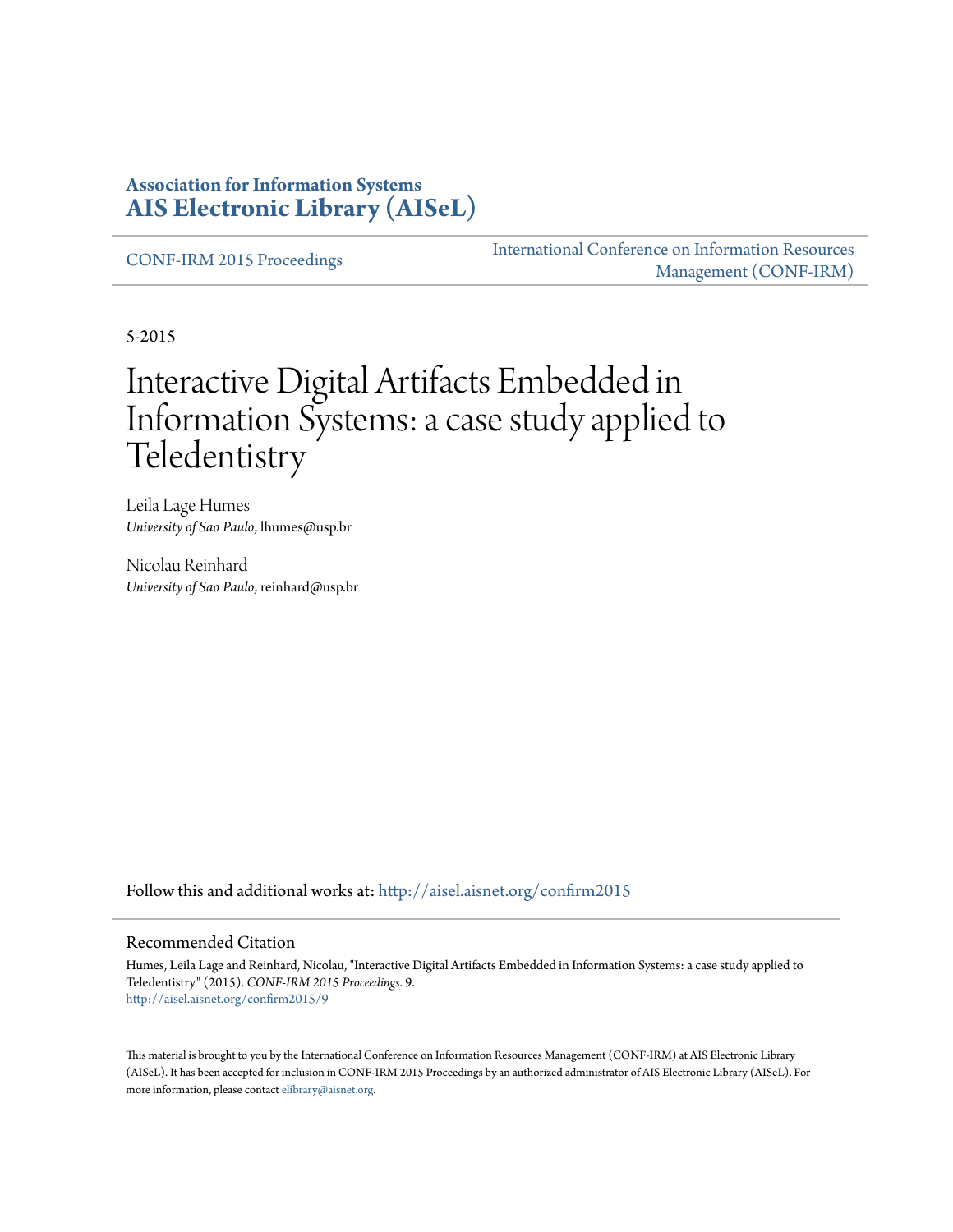# **R59. Interactive Digital Artifacts Embedded in Information Systems: a case study applied to Teledentistry**

Leila Lage Humes University of Sao Paulo [lhumes@usp.br](mailto:lhumes@usp.br)

Nicolau Reinhard University of Sao Paulo [reinhard@usp.br](mailto:reinhard@usp.br)

#### *Abstract*

This paper aims to study how to embed interactive digital artifacts (such as blogs, wikis, videos, images, etc.) in information systems. These artifacts are unstable and in constant change challenging the traditional approaches to the management of information systems to which they are integrated. Institutions can no longer be seen as closed systems, but shall be construed as environments that expand in information networks and interaction and collaboration spaces for groups and society. Consequently, they become subject to interference from their cultural, behavioral, social and political environment. This research will focus on a case of a nation-wide information system for education, sharing of knowledge and assistance to dental professionals within government health teams. The expected contribution is a better understanding of the changes brought about in organizations and in information systems management processes resulting from the incorporation of interactive digital artifacts to those systems.

#### *Keywords*

Interactive Digital artifacts, Information Systems Management, Ubiquitous Systems, e-Health, Teledentistry.

#### **1. Introduction**

Organizations increasingly depend on collaborative work enabled by information technology, allowing professionals to work in shared projects and increased relationships with society regardless of their geographical location.

The rapid spread of digital technologies during the last decades gave rise to a new generation: the digital natives, a term coined by Prensky (2001) to designate a generation who grew up in a world surrounded by informational technologies, having easy access to Internet-connected computers, video games, cell phones and other information and communication technologies.

According to Prensky (2001), the environment in which this generation lives and the constant interaction with that environment changed the way they think and process information. This new generation is used to acquiring knowledge through collaboration and interaction, as well as to produce information and not just receive it, to find the information that interests them and make it available on a network. However, most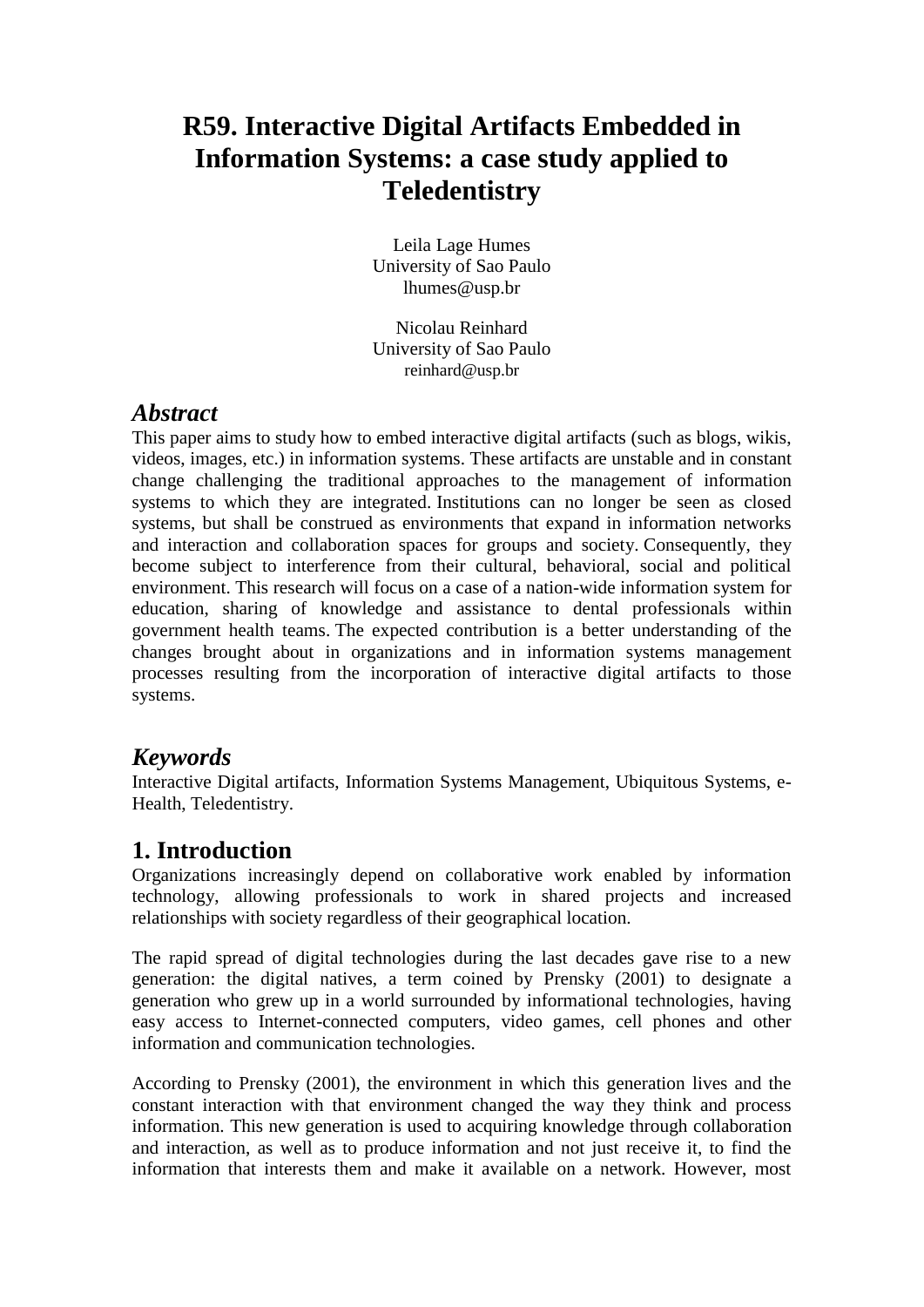corporate systems are still designed without tools that allow easy interaction and collaboration and without the flexibility and communication resources offered by digital artifacts present in social networks.

The new information systems that enable the collaborative construction of knowledge and the possibility of sharing information, besides being ubiquitous, should, therefore, be designed differently from the systems developed in the past.

The provision of dental health services, requiring continuous education of their professionals, the sharing of knowledge and support to health professionals working in remote or difficult to access locations, but with increasing access to and digital competencies, offers a special opportunity for these new systems.

Our research focuses on the embedding of digital artifacts in information systems developed for teaching, sharing knowledge and supporting professional health teams that are part of the National integrated dental health system. This embedding could result in a greater integration among geographically dispersed teams and members and offering them more flexibility for sharing knowledge and collaboration.

## **2. Theoretical Framework**

Digital artifacts are intentionally incomplete and are constantly changing (Garud et al. 2008). According to Kallinikos et al. (2013), the fact of being incomplete represents both an opportunity and a problem. It is an opportunity by not limiting the set of tasks and operational links that an artifact can accommodate, but it is also a problem if one considers the reduction of control over the device and its use. According to Kallinikos et al. (2013), digital artifacts are ontologically ambivalent. They are objects, although lacking the amplitude and stability exhibited by traditional items and devices.

According to Ekbia (2009), digital artifacts (such as blogs, wikis and personal profiles on social networks) lack an identity defined, a condition resulting from continuous change through which they pass. The author also describes them as being capable of fomenting social relationships, rather than just representing something fixed and immutable. Digital artifacts such as files, images, movies and videos are considered by Kallinikos and Mariategui (2011) as fluid and editable, often immersed in complex, distributed and constantly changing environments.

Other authors such as Yoo and Gothenburg (2010) and Yoo et al. (2010) describe digital artifacts as reprogrammable and self-referencing entities whose constitution allows the decomposition, adaptation, tracking, and interoperability. As these artifacts are diffused, these properties allow them to be embedded into digital infrastructures and become independent services or devices.

Authors like Yoo and Gothenburg (2010) proposed frameworks that include artifacts, actors, space and time. The space and time elements define "where" and "when" (the context) the actors interact with the artifacts. Vodanovich et al. (2010) proposed a framework composed of four dimensions. It encompasses the relationship of digital natives and digital immigrants with: IS (traditional IS versus Ubiquitous IS); activities (professional versus personal) and context (work versus social life). Figure 1 represents the relationships between these dimensions: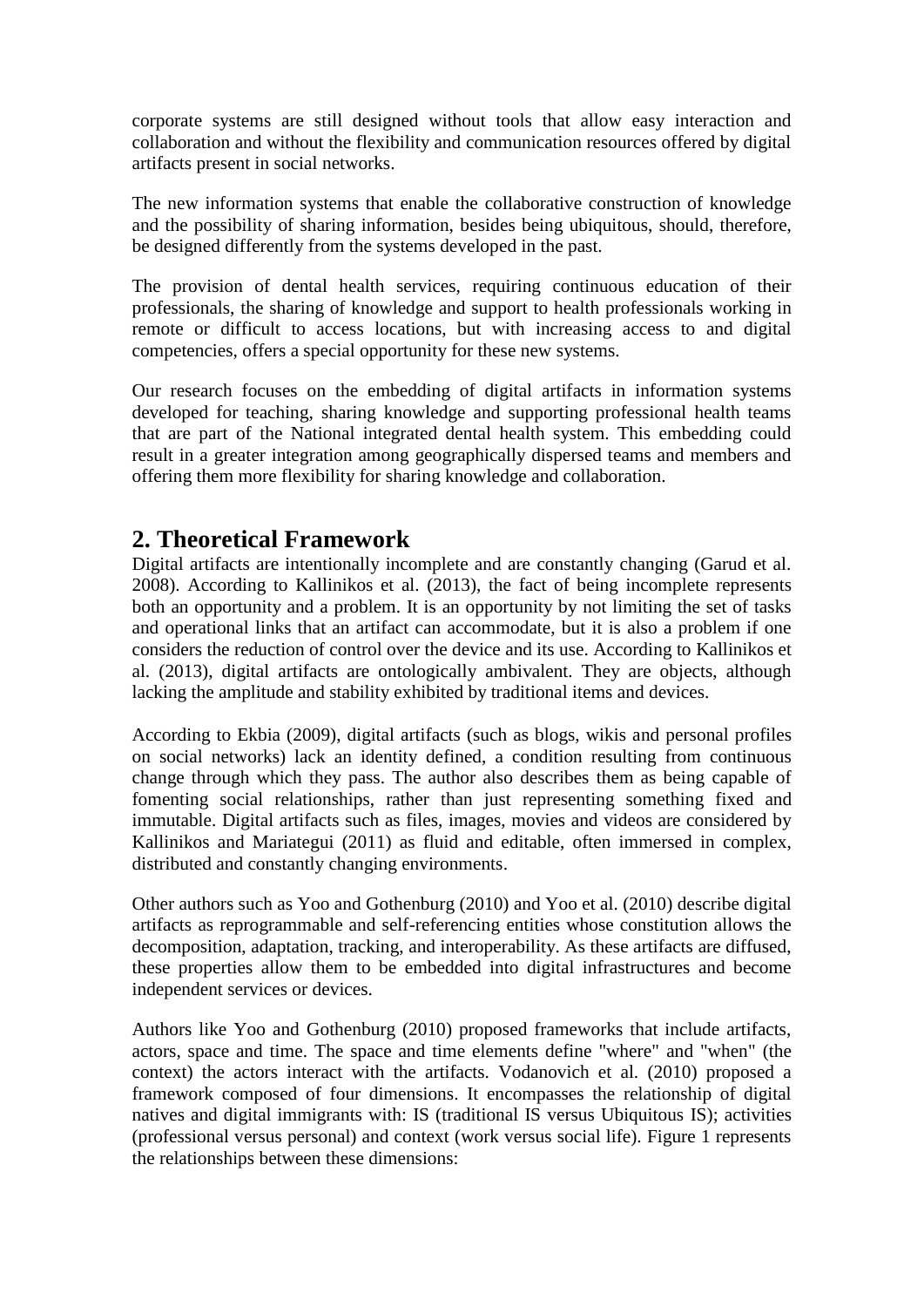

**Figure 1 –** Dimensions for Understanding the Digital Natives in the Context of Ubiquitous Information Systems. Source: (Vodanovich et al. 2010)

According to Kallinikos et al. (2010), the technical, behavioral and organizational implications arising from these properties of digital artifacts, the fluid nature of digital content and the architecture of relationships present in creation of these elements require itself a change in the research agenda. It is necessary to study the technical and organizational requirements of the digital artifacts in order to ensure interoperability and growth of these elements, because their use implies the possibility of combining the technology and social practices. Examples are the incorporation of Youtube, Wikipedia and Facebook into organizational systems. In addition, digital artifacts become important means of communication and expression for the new generation, the digital natives that expect to use the technology both in their personal life as for the performance of its tasks in an organizational context (Vodanovich et al. 2010). In other words, they expect to interact within a network and to be able to work in a collaborative way with their peers.

Information and communication technology (ICT) is very relevant for the health sector. Through its use it is possible to provide medical and dental attention to people living in remote areas. It is also possible to promote the e-learning and exchange of information among health professionals, as well as to deliver information targeted to specific audiences like children, teenagers, indigenous communities, etc.

The use of these resources in health gave rise to a new field of knowledge, the e-health, defined by the World Health Organization (WHO) as the use of ICTs in the health area for the treatment of patients, development of research, dissemination of knowledge, workforce education and monitoring of diseases and public health. Such systems are increasingly designed to use interactive digital artifacts. Therefore, they are subjected to constant changes posing new challenges to the development and management of them.

#### **3. Research Problem**

New ubiquitous digital technologies permit changes in the products and services offered by organizations to society. In turn, organizations are constantly under pressure to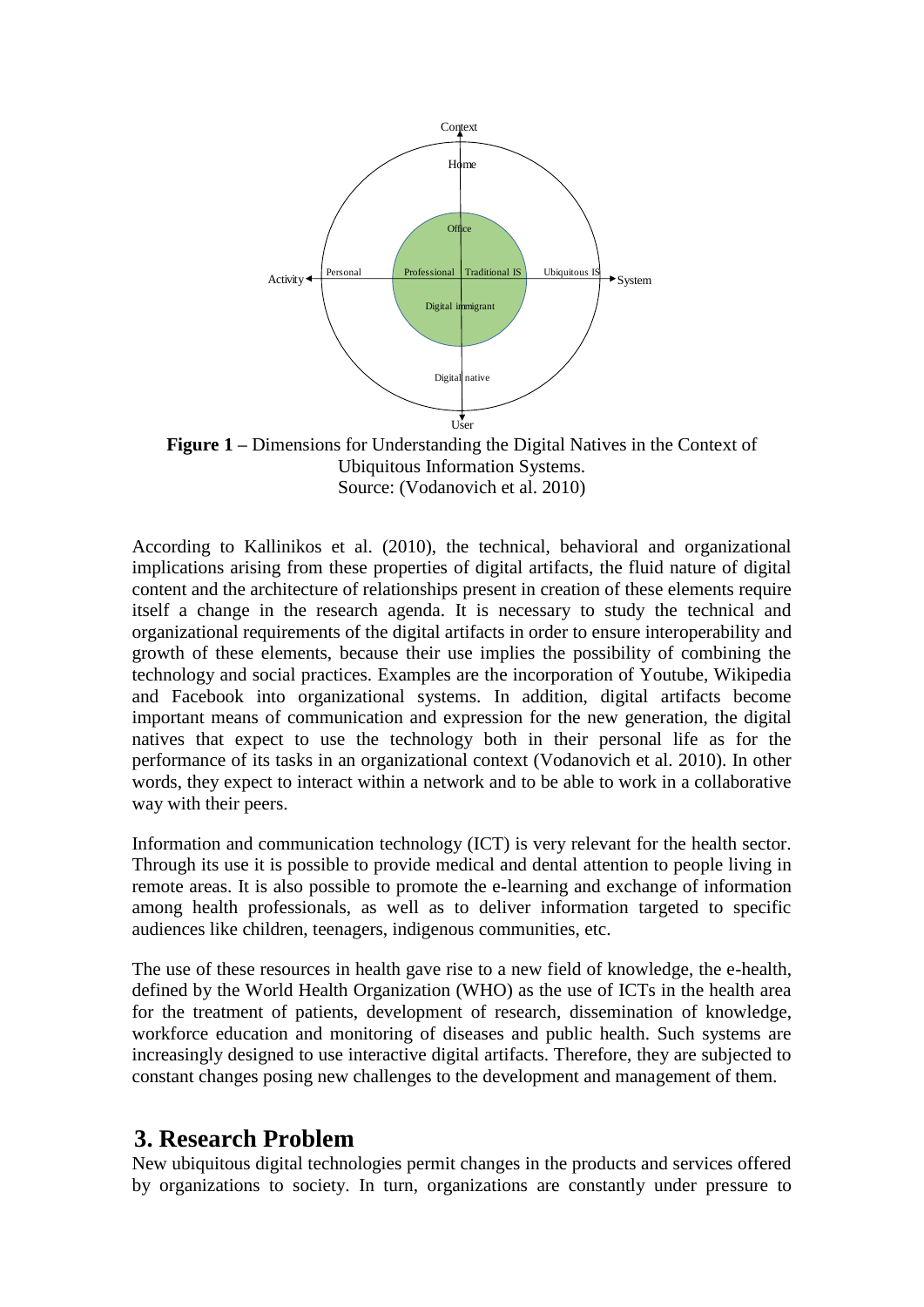execute changes in their communication models and management driven by the new workforce, the digital natives and by society. Therefore, new challenges are imposed to the design of these systems fostering the following research question:

*What are the guidelines for the design of information systems in order to better integrate interactive digital artifacts to their structure?*

# **4. Research Model**

The widespread adoption and use of ICTs in contemporary organizations makes the relationship between information systems (IS) and the organization increasingly complex (Zammuto et al. 2007). As a result, the effectiveness of a single system is largely conditioned by an installed base of extant socio-technical arrangements (Henfridsson et al. 2013). For these systems the boundaries between intra and interorganizational systems become blurred. In addition, IS can change over time due to embedment of new digital artifacts into these systems transforming them into digital infrastructures, as illustrated in figure 2. These digital infrastructure functionalities are the resources that enable the digital natives requirements as characterized in Figure 1 and are therefore essential to the success of the studied case.

According to Henfridsson et al. (2013), the term digital infrastructure has been adopted to define interconnected systems collectives. To Braa et al. (2007), a digital infrastructure is a collection of human and technological components, networks, systems and processes that contribute to the functioning of an IS, whose evolution comprises technical and social elements. Moreover, Lanzara (2009) adopts the term "assemblages" to define digital information infrastructure, adding to them the rules, practices and institutional and organizational values.





The present research will investigate the challenges tackled in the design of information systems due to the embedment of digital artifacts to their structure. This case study is based on a healthcare information system developed for teaching healthcare professionals and students. It is part of a larger project research of how universities can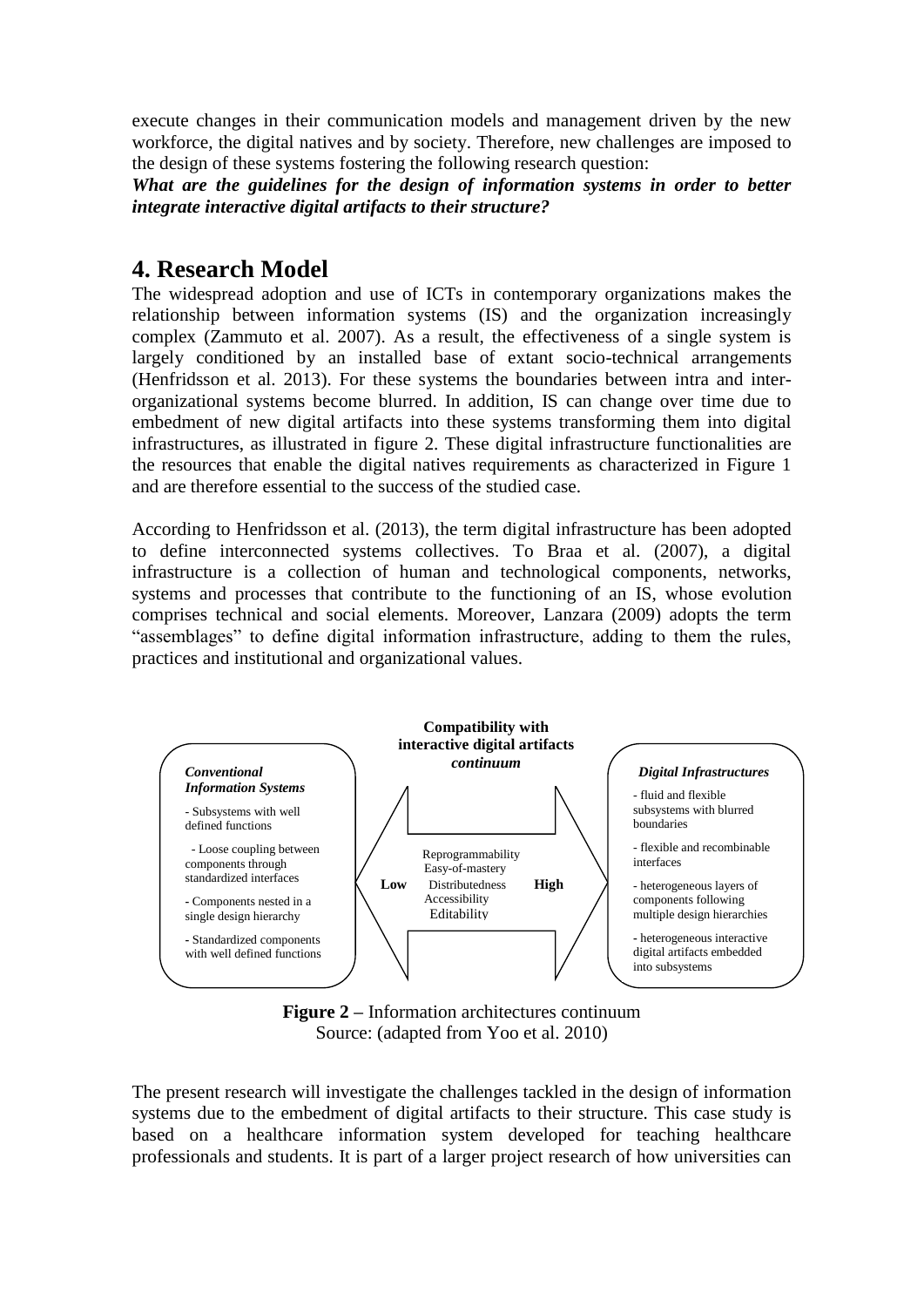make use of new technologies for the dissemination of knowledge to society by developing information systems with the embedment of digital artifacts.

We intend to apply the design science research (DSR) for this case study. According to Adomavicius et al. (2008), DSR involves the construction and evaluation of IT artifacts, constructs, models, methods and instantiations by which important organizational IT problems can be addressed. Hevner et al. (2004) suggested seven evaluation methods. One of these is the observational approach, which will be reached by case study and interviewing methods. The results of semi-structured interviews with health personnel and health students that make use of this information system for learning purposes, digital designers, health specialists, strategists for Telemedicine, sponsors and project managers will help to understand the main weakness and limitations imposed by technology, cultural gaps, digital competency, etc in the project of an information system with the embedment of digital artifacts. It will be also important to understand how these limitations were tackled during the design of this information system.

## **5. Case Study**

This case study will analyze ubiquitous information systems developed for dentistry students and professionals at the Teledentistry Center at the Faculty of Dentistry (NTO-FOUSP) of the University of Sao Paulo (USP). This center was created in 2007, in agreement with the Center of Telehealth of Sao Paulo, a part of the Brazilian Ministry of Health's Telehealth Program. This program is sponsored by the Ministry of Health (http: www.saude.gov.br) in collaboration with the Pan American Health Organization (PAHO). This national program intends to use information and communication technologies (ICTs) to implement teleconsulting and tele-education initiatives for health professionals working for the Unified Health System (SUS). As part of the effort for promoting tele-education and continuous education, the Center of Telehealth of Sao Paulo is developing educational information systems in partnership with NTO-FOUSP (more information about this project is available [http://projetohomemvirtual.com.br/downloads/Guia\\_HV\\_SerieOuro.pdf\)](http://projetohomemvirtual.com.br/downloads/Guia_HV_SerieOuro.pdf). Since the year 2000, dentists have joined the SUS family health teams. The Teledentistry Center at USP provides educational material for clinical consultations, teleconferences with discussion of clinical cases submitted to them and courses in order to provide support for dentistry professionals working at SUS. These educational systems are making use of interactive digital artifacts as interactive infographics, games, videos, etc, with the intention of improving learning. It is particularly relevant to understand the main challenges and limitations for embedding interactive digital artifacts in these educational systems. Based on this knowledge it will be possible to establish some useful guidelines for embedding interactive digital artifacts in information systems.

It is important to emphasize that in Brazil, broadband Internet is not widespread. In remote regions even the use of computers are uneven. Therefore, interactive learning environments must be designed to meet dissimilar digital competence and diverse professional skills. University students are almost all digital natives. Therefore, they are able to interact with digital interactive environments and make use of all available digital resources. In contrast, health professionals living in remote areas are still digital immigrants with little competency to work with interactive information systems.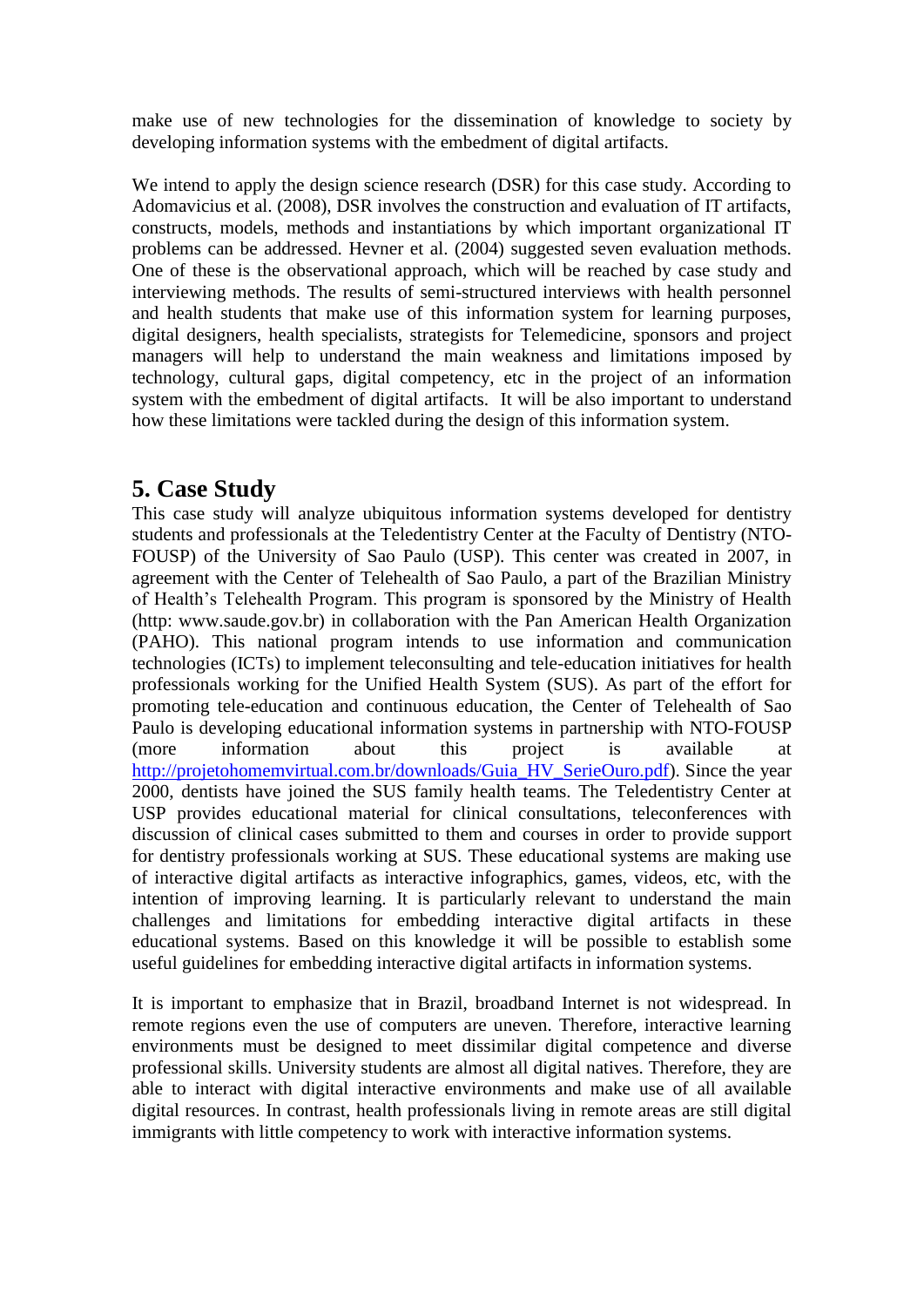In this case study the infrastructure responsible for supporting health work professionals develops through a process involving socio-technical relations, i.e., is resultant from the interaction of health work professionals, specialists, technicians, culture, governmental institutions, universities, knowledge (digital competency for making use of the available resources) and technology. Due to the actors' diversity and roles in the building of the digital infrastructure, it is difficult to establish rigid guidelines for its construction. It is important to point out that Ministry of Health has established partnership with other Brazilian universities. They are responsible for providing support to pre-determined groups of health professionals. This allocation takes into account their geographical location. Therefore, the university responsible for supporting a given region is capable of identifying regional problems, endemic diseases, etc, and developing tools compatible with digital competency of local health professionals. Consequently, their response to questions can address specific issues in a customized manner. The governmental Telehealth program only establishes some guidelines for evaluating the support provided by these centers, not imposing rigid rules trying to align support initiatives. Therefore, the evolution of this resulting digital infrastructure is dependent on actors, collaborative work, culture, sponsorship provided by other governmental organizations (state and municipal agents), digital competency and technology available in diverse geographical locations. Therefore, it can only be interpreted as a continuum between a conventional information system and a digital infrastructure.

#### **5.1 Data Collection**

The University of Sao Paulo, through its specialized institutes has a long tradition of disseminating knowledge and practices to society. This is also the case of the Teledentistry area. We intend to study how these educational systems are making use of interactive digital artifacts as interactive infographics, games, videos, etc, with the intention of improving learning. It is particularly relevant to understand the main challenges and limitations imposed by the embedment of interactive digital artifacts in this educational information system in order to establish some useful guidelines for integrating interactive digital artifacts in information systems. The building knowledge base about the embedment of interactive digital artifacts in IS will be resultant from analysis of these interactive learning environments and evaluation of their effectiveness following the design science research guidelines.

#### **6. Expected Contributions**

We expect this research to contribute with the proposition of guidelines for the building of ubiquitous information systems that can embed interactive digital artifacts into their structure.

#### *References*

- Adomavicius, G., R., J., Kauffman, J., C., Bockstedt and A., Gupta (2008) "Technology Trends in IT Landscape", MIS Quarterly, (28)4, pp. 779-810.
- Braa, J., O., Hanseth, A., V., Heywood, Mohammed and W., Shaw (2007) "Developing Health Information Systems in Developing Countries: The Flexible Standards Strategy", MIS Quarterly, (31)2, pp. 381-402.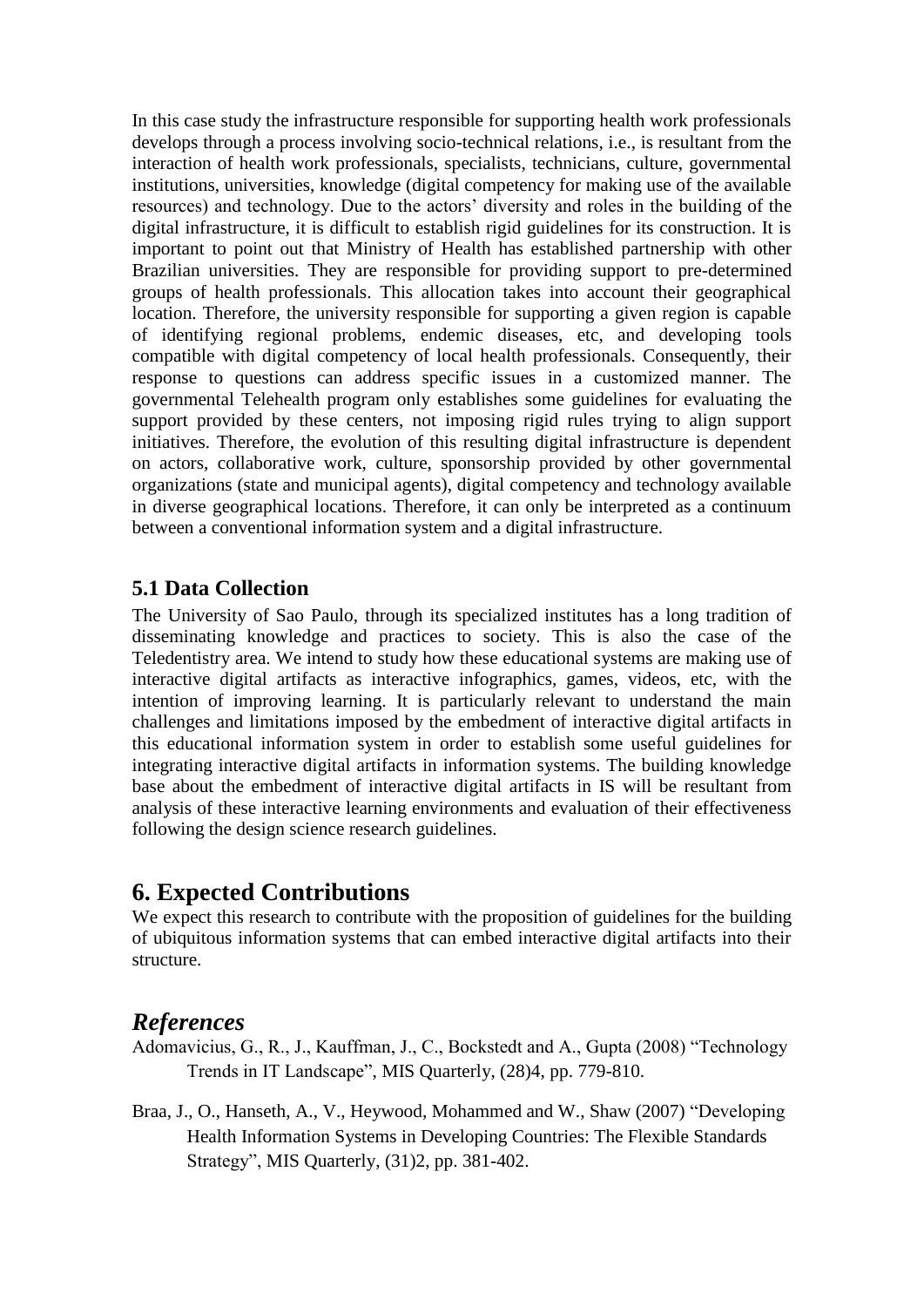- Ekbia, H., R. (2009) "Digital Artifacts the Quasi-Objects: Qualification, Mediation, and Materiality", Journal of the American Society for Information Science and Technology, (60)12, pp. 2554-2566.
- Garud, R., Sanjay, J., and P. Tuertscher (2008) "Incomplete by Design and Designing for incompleteness", Organization Studies (29)3, pp. 351-371.
- Haddad, A., E. Rendeiro, M., Correia, A., D., M., S., Bavaresco, C., Morita, M., C., Skelton-Macedo, M., C., and A. M. V. Monteiro (2013) "Brazilian Network Experience Teledentistry", Brazilian Journal of Telehealth, (2)2, pp. 81-83.
- Hevner, A., R., S., T., March, J. Park, and S., Ram (2004) "Design Science in Information Systems Research", MIS Quarterly, (28)1, pp. 75-105.
- Henfridsson, O. and B., Bygstad (2013) "The Generative Mechanisms of Evolution Digital Infrastructure", MIS Quarterly, (37)3, pp. 907-931.
- Kallinikos, J., A. Aaltonen and A., Marton (2013) "The Ambivalent Ontology of Digital Artifacts", MIS Quarterly, (37)2, pp.357-370.
	- \_\_\_\_\_\_\_. A Theory of Digital Objects. First Monday. v. 15, no. 6. 2010. Retrieved from: [http://firstmonday.org/ojs/index.php/fm/article/view/3033/2564](https://translate.google.com/translate?hl=pt-BR&prev=_t&sl=pt-BR&tl=en&u=http://firstmonday.org/ojs/index.php/fm/article/view/3033/2564) . Accessed November 25, 2013.
- Kallinikos, J. and J., C., Mariategui (2011) "Video the Digital Object: Production and Distribution of Video Content in the Internet Media Ecosystem", The Information Society, ( 27)5, pp. 281-294.
- Lanzara, G., F. (2009) "Building digital Institutions: ICT and the rise of assemblages in government". In: CONTINI, F. and G., F. Lanzara (eds.) ICT and innovation in the public sector: European studies in the making of e-government, London: Macmillan, pp.9-48.
- Prensky, M. (2001) "Digital Natives, Digital Immigrants" Retrieved from: [http://www.marcprensky.com/writing/Prensky%20-](https://translate.google.com/translate?hl=pt-BR&prev=_t&sl=pt-BR&tl=en&u=http://www.marcprensky.com/writing/Prensky%2520-%2520Digital%2520Natives,%2520Digital%2520Immigrants%2520-%2520Part1.pdf) [%20Digital%20Natives,%20Digital%20Immigrants%20-%20Part1.pdf](https://translate.google.com/translate?hl=pt-BR&prev=_t&sl=pt-BR&tl=en&u=http://www.marcprensky.com/writing/Prensky%2520-%2520Digital%2520Natives,%2520Digital%2520Immigrants%2520-%2520Part1.pdf) . Access November 21, 2013.
- Vodanovich, S., D., Sundaram and M., Myers (2010) "Digital Natives and Ubiquitous Information Systems - Research Commentary", Information Systems Research, (21)4, pp. 711-723.
- Yoo, S. and Y., Gothenburg (2010) "Computing in everyday life: A call for research on experiential computing", MIS Quarterly, (34)2, pp. 213-231.
- Yoo, Y., Henfridsson, O. and K. Lyytinen (2010) "Research Commentary The New Organizing Logic of Digital Innovation: An Agenda for Information Systems Research", Information Systems Research, (21)4, pp 724-735.